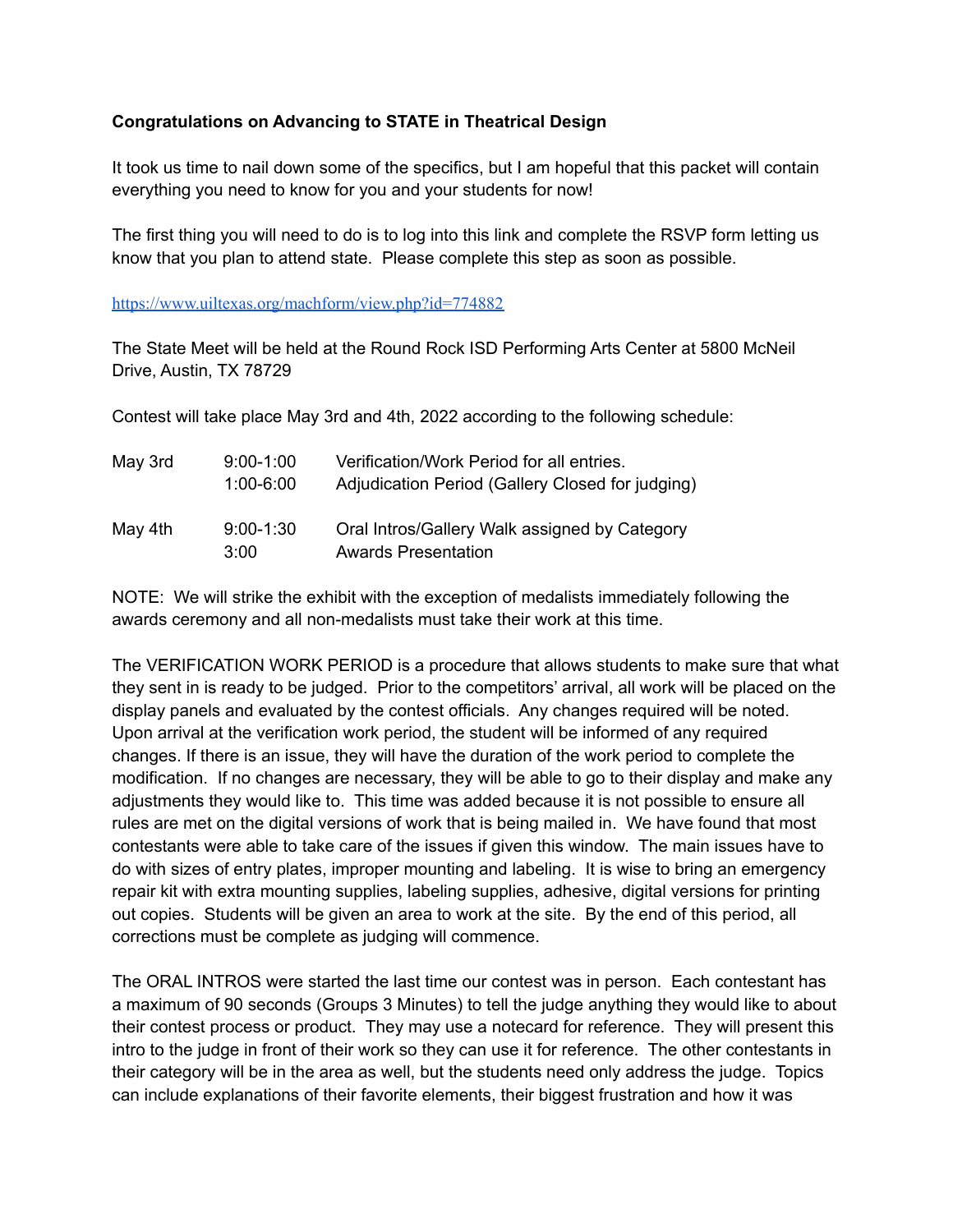solved, the most interesting thing they learned in the design process….etc. The entire point of this part of the contest is to initiate conversation between the student and the professional about their work. After the student completes their intro, the judge will comment and may ask questions about what the student told them. Their critiques of the work will be contained in the ballots so this is more of a conversation. All entries must have an oral presentation. In a group, the three minutes may be divided amongst the group or presented by a singular spokesperson from the group. When asked if this element counts as part of the decision, the best answer I can provide is that the basic design judging has already been completed by the time this portion starts. However, judges do not finalize their scores until this section is completed. In the history of the contest, it has only helped matters by perhaps bringing some clarity that was missing from the explanations in the paper or a connection was made that brought new light to the design. If a student has a conflict with the scheduled time, please notify the contest director immediately so it can be re-scheduled accordingly. The schedule will be posted at the verification period for the following day's presentations.

The AWARDS PRESENTATION will take place in the theater at 3:00pm. Students and teachers should dress appropriately as they will be photographed by the UIL Photographer. Medals will be presented for First through Sixth place.

## PREPARING YOUR ENTRIES

For STATE, you will be submitting your work both digitally and in person. You are permitted to make changes and improvements to the work you submitted for Round 1.

DIGITAL: You will be creating a new digital file of this work and uploading it into your original entry in the portal. This allows the judges to get started on their evaluations prior to arrival at the contest. We do not display your justification papers at State so this file will be their only access for that element. For consistency's sake, we have provided a Google Template for you to use to create your State File and we are asking that when you label it, you include your school name, contestant name and STATE (Category). You will actually be going into your original entry, deleting your Round 1 file and uploading the new one into its place. We will be opening the portal for you to complete this on April 18th and you will have until April 25th to get this step done. Instructions will be posted on the website once the portal opens.

## Theatrical Design State Submission Template

https://docs.google.com/presentation/d/1d5DR\_zITgtu5LG-qNDHRdtL-PB9v6cNTIjZy\_1bJRVs/e dit?usp=sharing

ACTUAL: Please refer to the **Handbook** for mounting instructions. The plate sizes listed in the handbook and on the prompt are the maximum size of the mounting board. The artwork can go all the way to the edge of the board as long as it doesn't wrap around the board. All display boards should be solid black mat board or foam-core and not poster board. Make sure that all work is attached firmly so it will not separate/detach during shipping. AGAIN, please refer throughout the handbook for these instructions on each item.